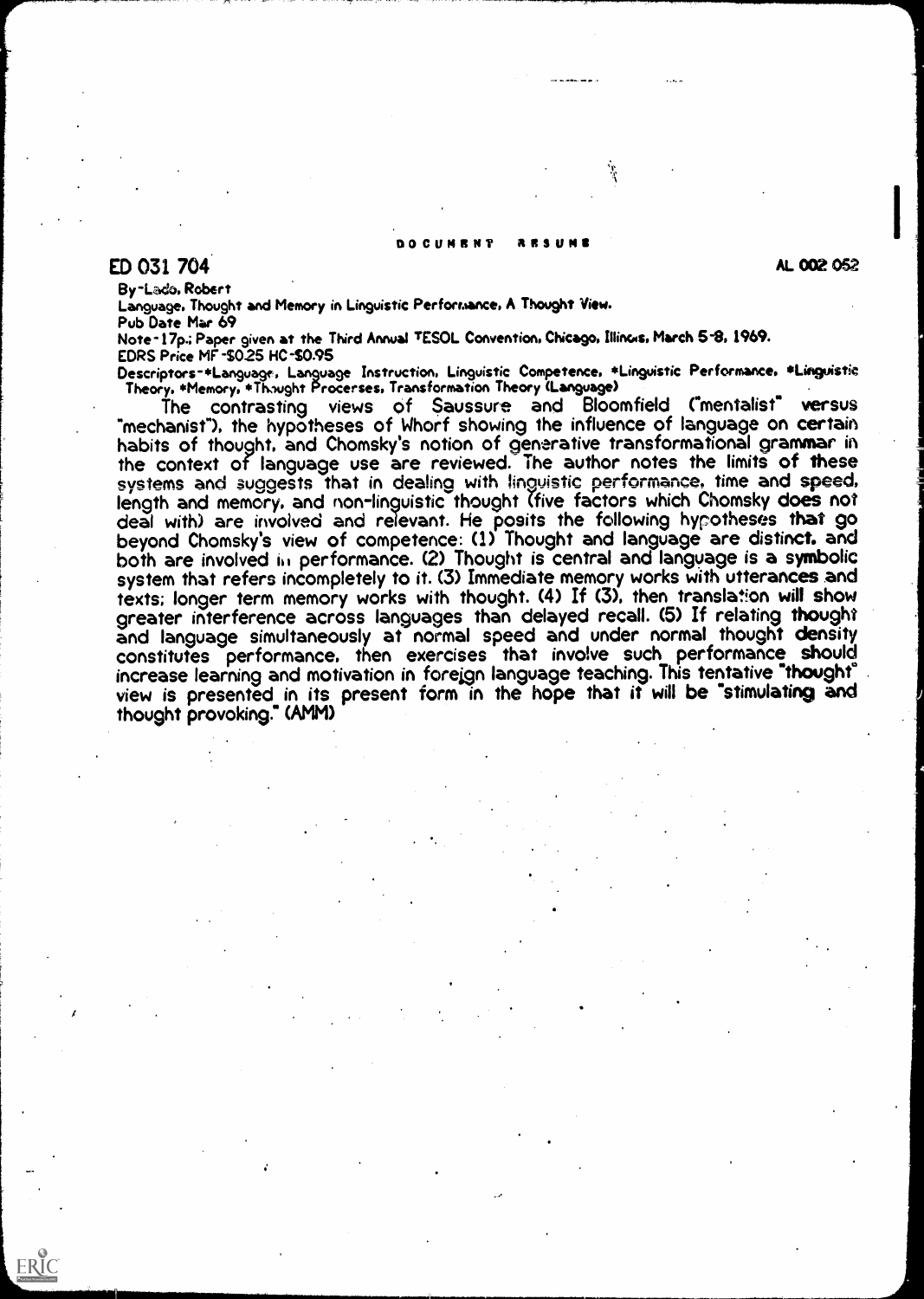# U.S. DEPARTMENT OF HEALTH, EDUCATION & WELFARE<br>OFFICE OF EDUCATION

THIS DOCUMENT HAS BEEN REPRODUCED EXACTLY AS RECEIVED FROM THE PERSON OR ORGANIZATION ORIGINATING IT. POINTS OF VIEW OR OPINIONS STATED DO NOT NECESSARILY REPRESENT OFFICIAL OFFICE OF EDUCATION tee Position or Policy in the Policy of Policy in the Policy in the Policy of Policy in the Policy in the Policy in the Policy in the Policy in the Policy in the Policy in the Policy in the Policy in the Policy in the Poli

## LANGUAGE, THOUGHT AND MEMORY IN LINGUISTIC PERFORMANCE, A THOUGHT VIEW

Robert Lado

#### Georgetown University

#### 1. INTRODUCTION

I present in tentative terms a "thought" view of linguistic performance which is developing and being put to various empirical and rational tests. I do not hesitate to discuss it in its present form in the hope that it will be stimulating and thought provoking.

To gain perspective and see where this view fits into linguistic ideas, let's begin with some selected key positions on the relation of language and thought. The views of Saussure (1915) and Bloomfield (1933) contrast sharply and must be considered. Whorf's hypotheses (1941) are of obvious interest, and Chomsky (1957, 1965, 1968) and his notion of generative transformational grammar in the context of language use is relevant. After noting the limits of these systems, the thought view and three pilot experiments are discussed.

#### 2. PERSPECTIVE

#### Saussure

Two relevant aspects of Saussure's view on language and thought gleaned from the Course in General Linguistics (1915, translation 1959) Siemed 110m are the process of language in use and his notion of language versus  $\downarrow$  thought. thought.

ERIC

 $\mathbf{v}$ 

4JJ

C:)

(:)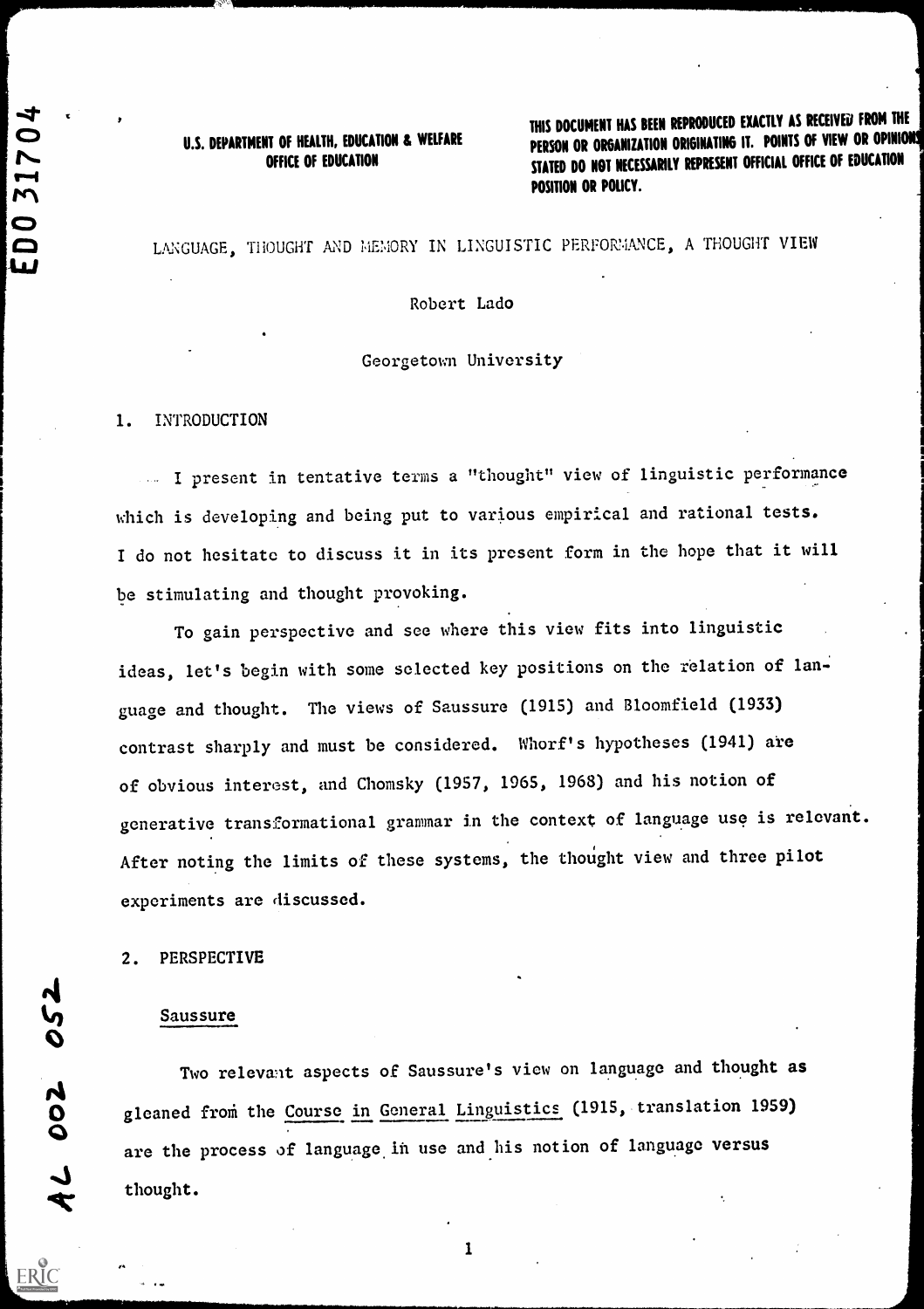With regard to the process of language in use,

Saussure Bays:

ERIC

"Suppose that two people, A and B, are conversing with each other:



"Suppose that the opening circuit is in A's brain, where mental facts (concepts) are associated with representations of the linguistic sounds (sound-images) that are used for their expression. A given concept unlocks a corresponding soundimage in the brain; this purely psychological phenomenon is followed in turn by a physiological process: the brain transmits an impulse corresponding to the image to the organs used in producing sounds. Then the sound waves travel from the mouth of A to the car of B: a purely physical process. Next, the circuit continues in B, but the order is reversed." (p. 11-12)

With regard to thought and language he says:

"Psych logically our thought--apart from its expression in words--is only a shapeless and indistinct mass. Philosophers and linguists have always agreed in recognizing that without the help of signs we would be unable to make a clear-cut, consistent distinction between two ideas. Without language, thought is a vague, uncharted nebula. There are no pre-existing ideas, and nothing is distinct before the appearance of language." (p. 111-112)

This view can be challenged today on the basis of the research of cognitive psychologists such as Bruner (1967) and on the basis of inferences shown below.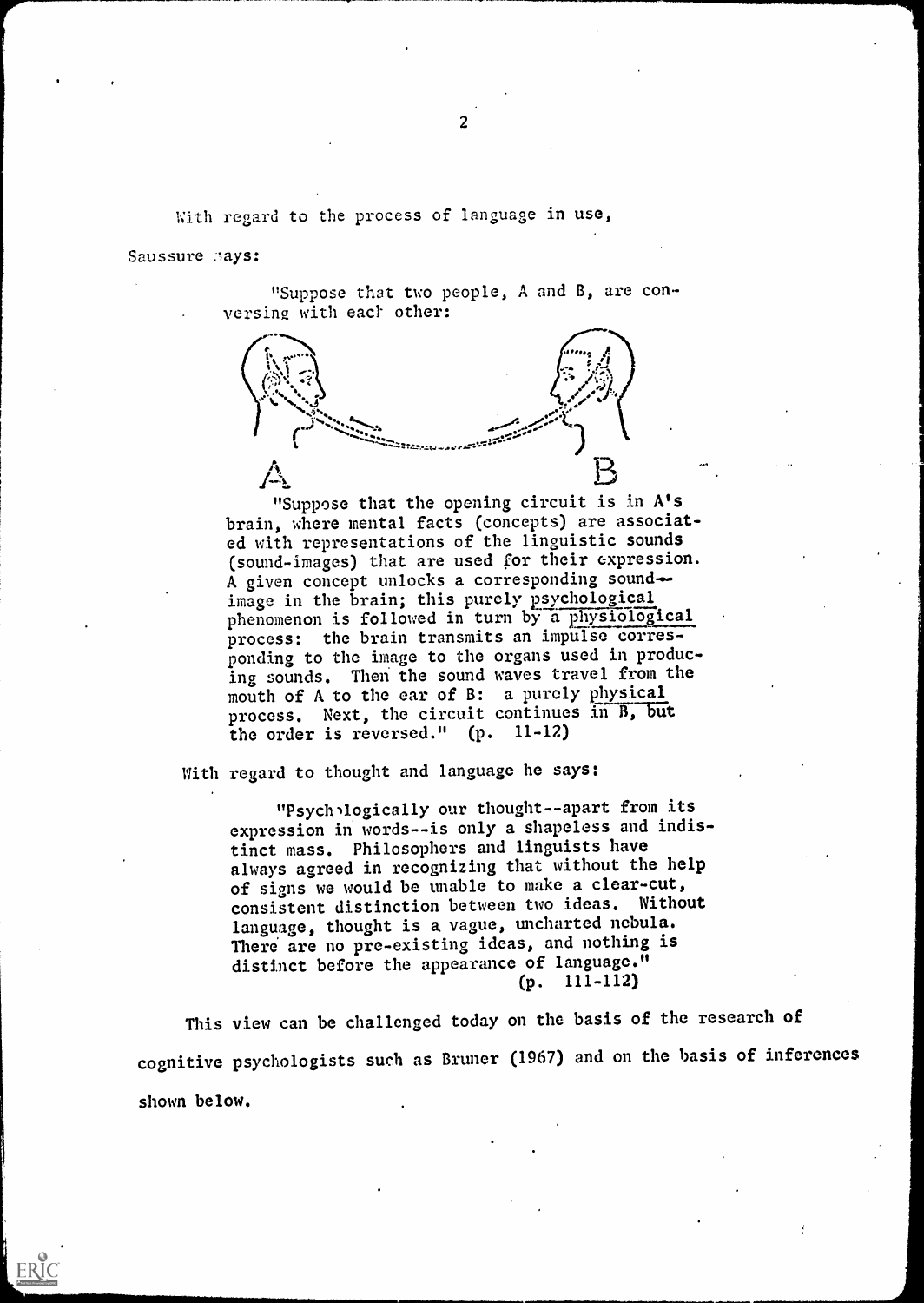## Bloomfield

ERIC

It is not easy to summarize pertinent aspects of Bloomfield's view of language and thought in Language (1933) because of the nature of the problem and because of internal contradictions in the book itself. With regard to the process of language use he says:

> "2.2 Suppose that Jack and Jill are walking down a lane. Jill is hungry.. She sees an apple in a tree. She makes a noise with her larynx, tongue, and lips. Jack vaults the fence, climbs the tree, takes the apple, brings it to Jill, and places it in her hand. Jill cats the apple.

"This succession of events could be studied in many ways, but we who arc studying language, will naturally distinguish between the act of speech and the other occurrences, which we shall call practical events. Viewed in this way, the incident consists of three parts, in order of time:

> "A. Practical events preceding the act of speech. "B. Speech.

"C. Practical events following the act of speech.

"We shall examine first the practical events, A and C. The events in A concern mainly the speaker, Jill. She is hungry; that is, some of her muscles were contracting, and some fluids were being secreted especially in her stomach. Perhaps she was also thirsty; her tongue and throat were dry. The light waves reflected from the red apple struck her eyes. (p. 22-23)

"...Accordingly, we say that speech-utterance, trivial and unimportant in itself; is important because it has a meaning: the meaning consists of the important things with which the speechutterance (B) is connected namely with the practical events (A and C)."  $(p. 27)$ 

Bloomfield distinguishes between mentalists and mechanists in the study of language. The mentalist defines the meaning of a linguistic form as the characteristic mental event which occurs in every speaker and hearer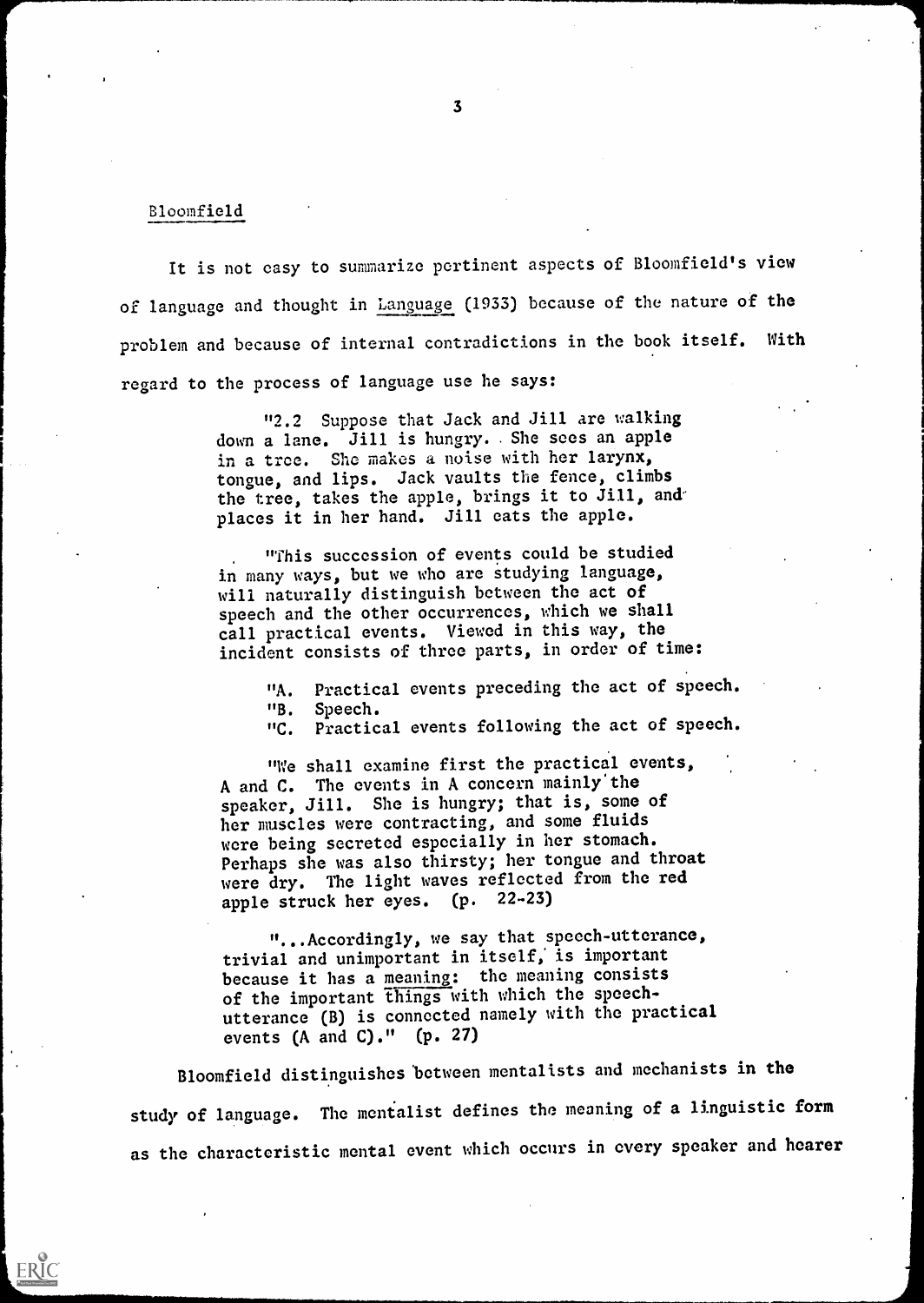in connection with the utterance. The speaker who utters the word apple has had a mental image of an apple. For the mentalist, language is the expression of ideas, feelirgs, or volitions.

> "The mechanist does not accept this solution. He believes that mental images, feelings, and the like are merely popular terms for various bodily movements..." (p. 142)

Bloomfield considcicd himself a mechanist, and dealt with language as forms. His effort was to study language as physical phenomena. Thought is far removed from this view.

#### Whorf

Whorf (1941), highlighting the influence of SAE (Standard Average European) and Hopi on the thought of its respective speakers, implies a distinction between his "Linguistic Meaning, residing in the name or the linguistic description commonly applied to the situation" and "the habitual thought worlds of SAE and Hopi speakers."

> "By 'habitual thought' and 'thought world' I mean more than simply language, i.e. than the linguistic patterns themselves. I include all the analogical and suggestive value of the patterns (e.g., our 'imaginary space' and its distant implications), and all the give-and-take between language and the culture as a whole, wherein is a vast amount that is not linguistic but yet shows the  $\ldots$ . shaping influence of language. In brief, this 'thought world' is the microcosm that each man carries about within himself, by which he measures and understands what he can of the macrocosm." (in Carroll 1956, p. 147)

Obviously his term "habitual thought" implies a non-habitual thought also. His "linguistic meaning" refers to the content side of language. His habitual thought world plus the implied non-habitual thought world are included in the "thought" view of language use.

A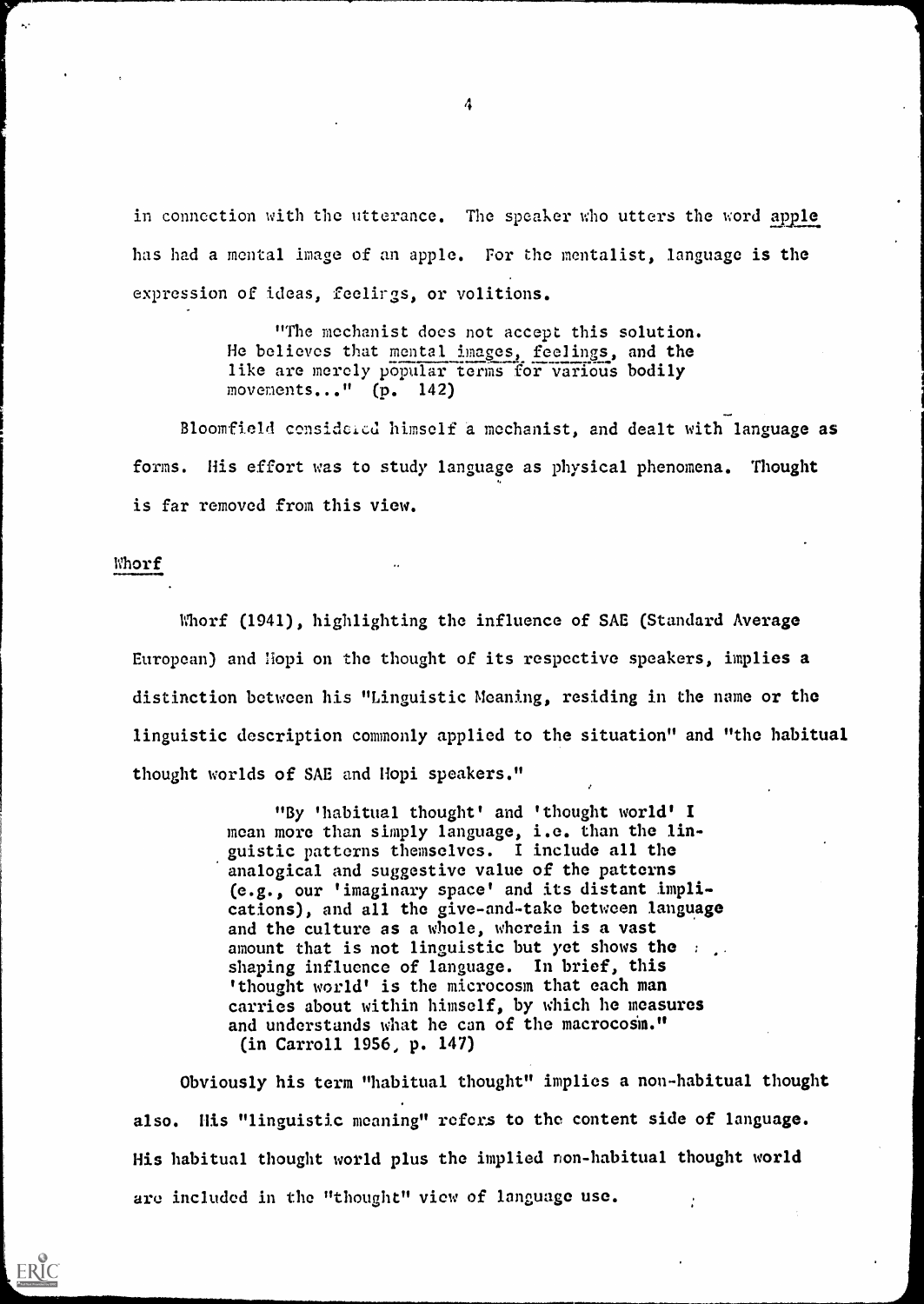But Whorf was trying to show the influence of language on certain habits of thought--an interesting problem in its own right--and not  $\epsilon_n$  the relation between thought -- habitual and creative--and language in actual performance.

Ą.

## Chomsky

ERIC

In the post Bloomfieldian scene when form dominated the stage, Chomsky argued convincingly that language could not be explained adequately via taxonomy of forms alone. He re-introduced rationalism.

> "I believe that the most appropriate general framework for the study of problems of language and mind is the system of ideas developed as part of the rationalist psychology of the seventeenth and eighteenth centuries, elaborated in important respects by the romantics and then largely forgotten as attention shifted to other matters. According to this traditional conception, a system of propositions expressing the meaning of a sentence is produced in the mind as the sentence is realized as a physical signal, the two being related by certain formal operations that, in current terminology, we may call grammatical transformations. Continuing with current terminology, we can thus distinguish the surface structure of the sentence, the organization into categories and phrases that is directly associated with the physical signal, from the underlying deep structure, also a system of categories and phrases, but with a more abstract character. Thus, the surface structure of the sentence "A wise man is honest" might analyze it into the subject "A wise man" and the predicate "is honest." The deep structure, however, will be rather different..." (p. 25)

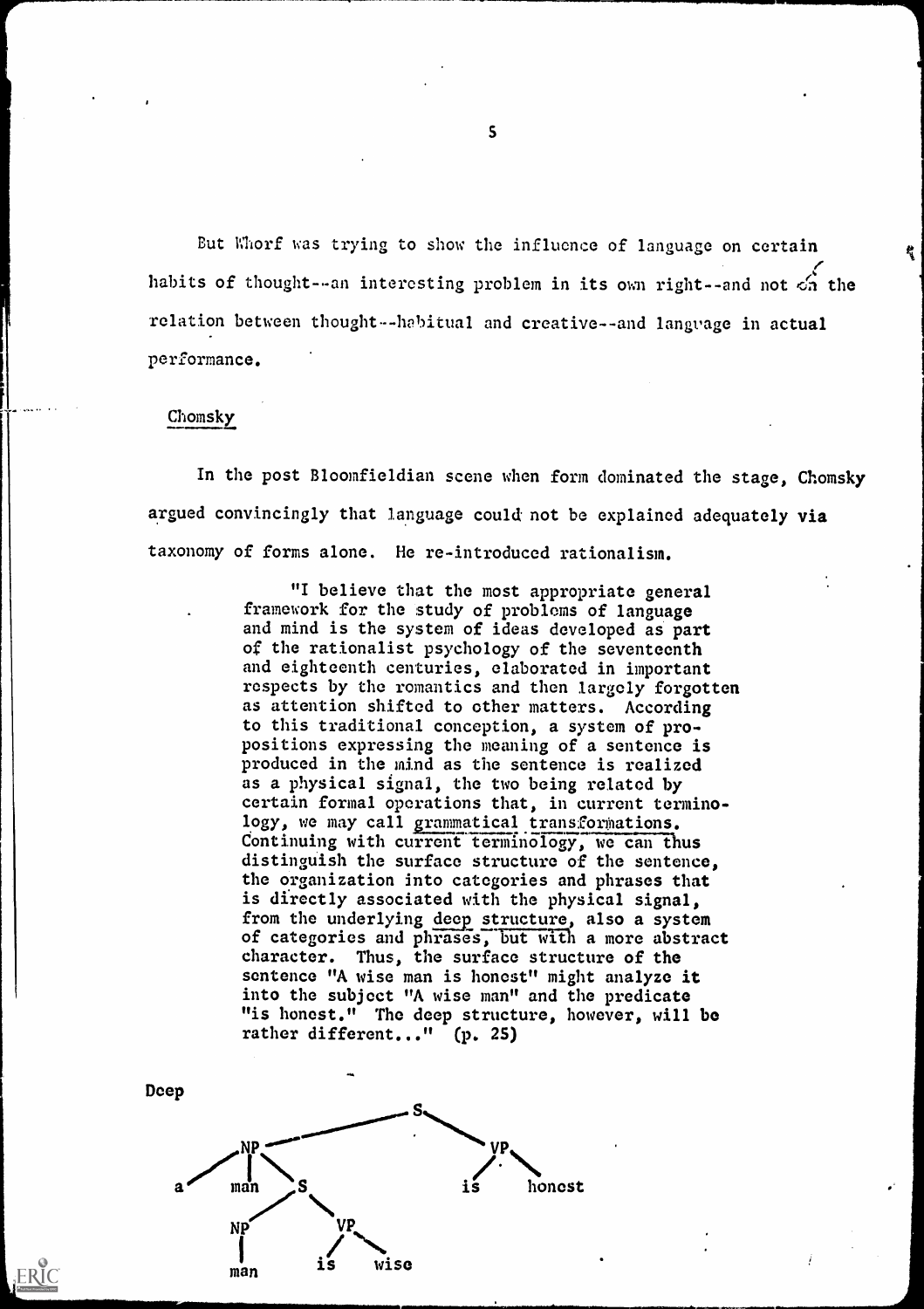Surface

ERIC



(p. 25-26)

"How are the deep and surface structures related? Clearly, in the simple example given we can form the surface structure from the deep structure by performing such operations as the following:

> "a. assign the marker wh- to the most deeply embedded NP, "man" "b. replace the NP so marked by "who" "c. delete "who is"

"d. invert "man" and "wise" " (p. 26)

As we consider the example above, it may seem that the explanation is more complicated than the thing explained. Further, children learn to use the adjective-noun construction before they use the full sentence construction. Also, the speaker does not go through the mental steps of deriving the adjective construction every time he uses it, etc.

Chomsky, of course, does not say that speakers do it this way. He is talking about competence, not performance. He is explaining within a formalized system how he can explain these constructions as deriving from underlying deep structures (how they can be 'generated.') To quote him:

> "We have now discussed a certain model of competence. It would be tempting, but quite absurd, to regard it as a model of performance as well. Thus we might propose that to produce a sentence, the speaker goes through the successive steps of constructing a base-derivation, line by line from the initial symbols, then inserting lexical items and applying grammatical transformations to form a surface structure, and finally applying the phonological rules in their given order, in accordance with the cylic principle discussed earlier.

> > $\ddot{\phantom{0}}$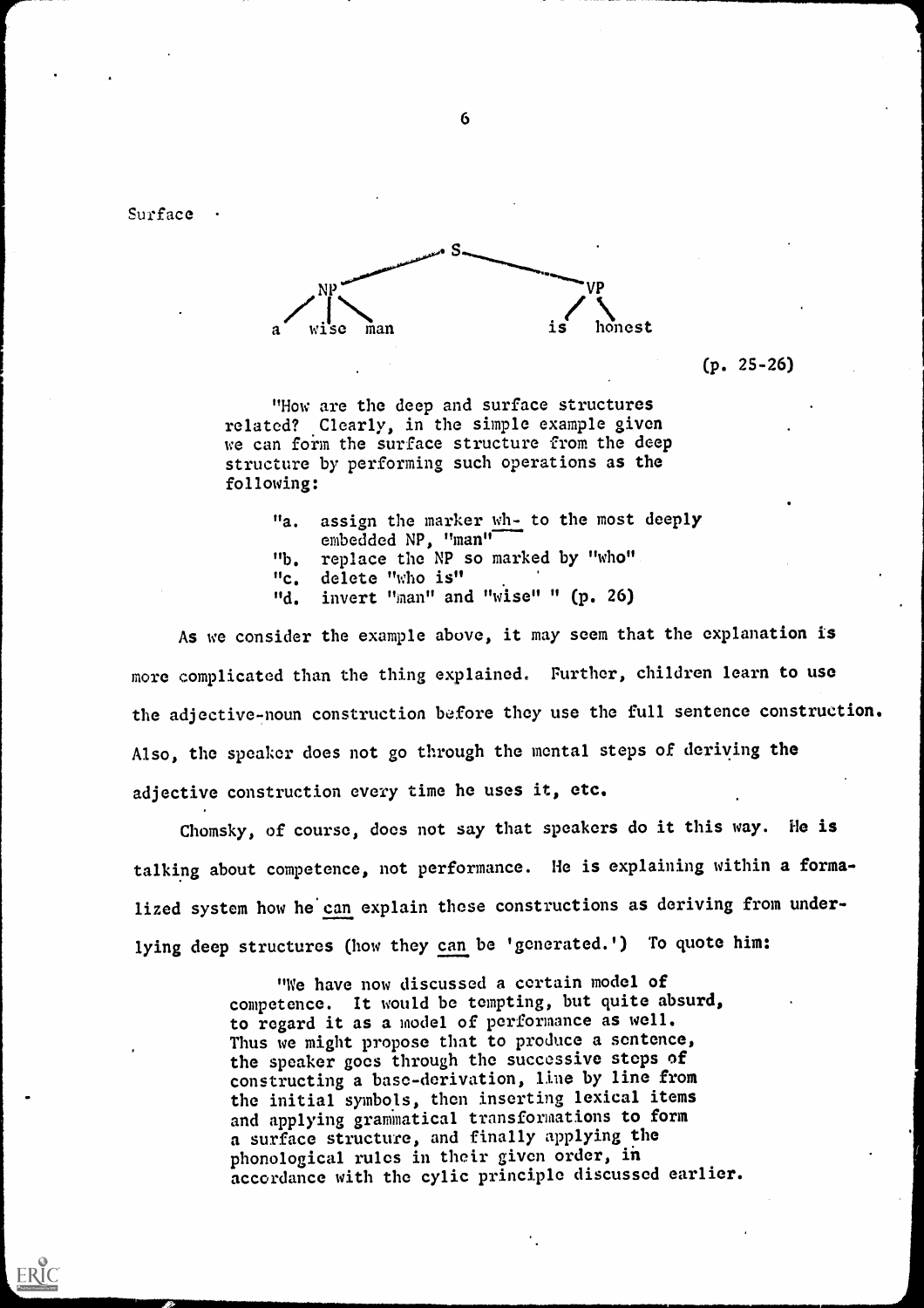There is not the slightest justification for any such assumption. In fact, in implying that the speaker selects the general properties of sentence structure before selecting lexical items (before deciding what to talk about), such a proposal seems not only without justification but entirely counter to whatever vague intuitions one may have about the processes that uderlie production.". (in Lenneberg 1967, p. 436-437)

#### 3. THE THOUGHT VIEW

ERIC

Under competence, then, Chomsky is attempting to explain all the constructions of a language and of language in general. He hopefully can do this with an extended formalized treatment of each set of rules without regard to time and speed, length and memory, and non-linguistic thought: Yet, it seems to me that in typical language use, that is, in linguistic performance, all five are involved and relevant.

In order to deal with linguistic performance I need the following hypotheses that go beyond Chomsky's view of competence. (1) Thought and language are distinct, and both are involved in performance. (2) Thought is central and language is a symbolic system that refers incompletely to it. (3) Immediate memory works with utterances and texts; longer term memory works with thought. This hypothesis will be used to support (1) and (2) by inference. (4) If (3), then translation will show greater interference across languages than delayed recall. (5) If relating thought and language simultaneously at normal speed and under normal thought density constitutes performance, then exercises that involve such performance should increase learning and motivation in foreign language teaching..

 $\overline{\mathbf{7}}$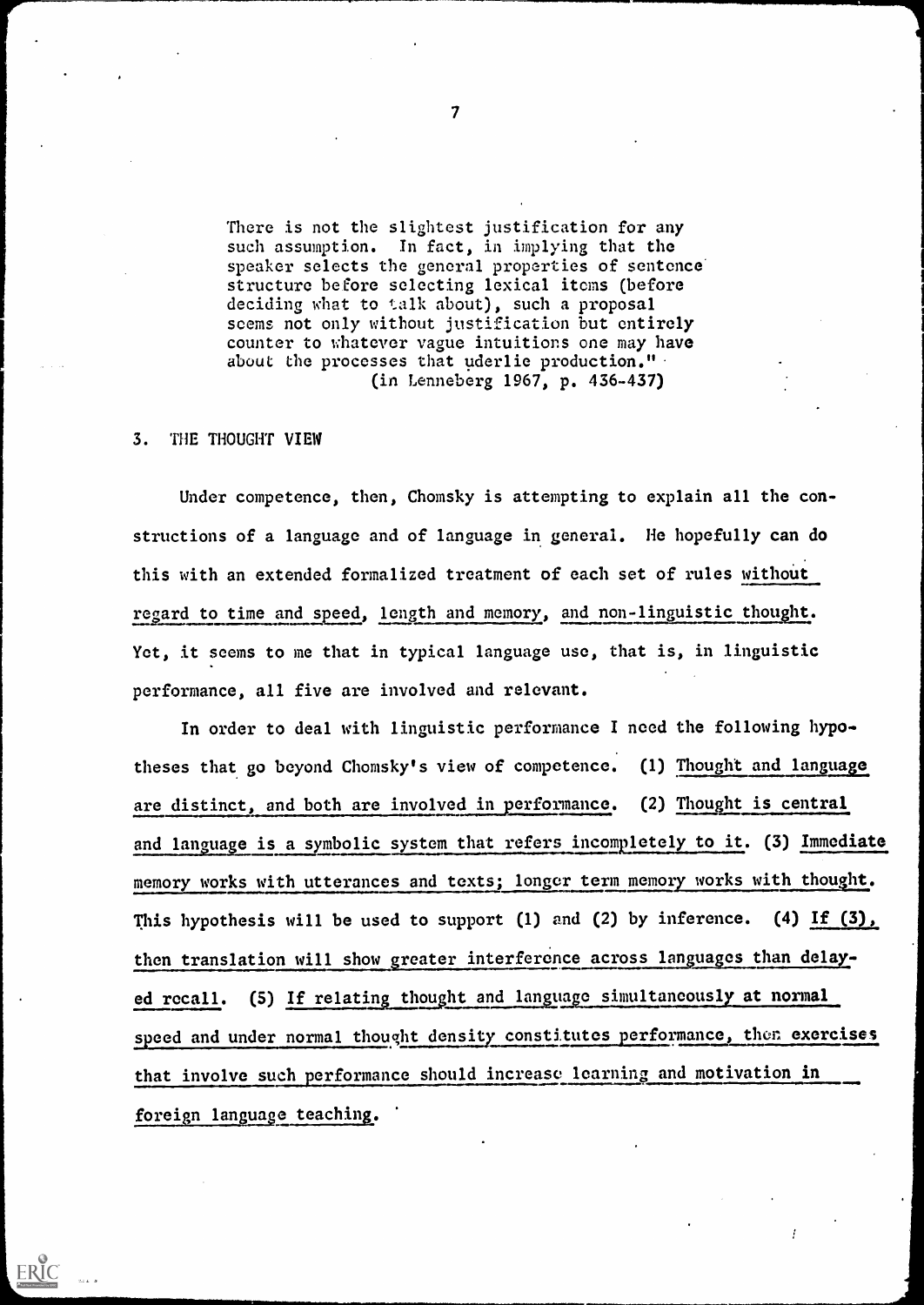1. With regard to the first hypothesis, that thought and language are distinct and arc both involved in performance, there are a number of arguments 4 and bits of evidence that seem sufficient to sustain it.

(i) Thought is multidimensional; it may encompass simultaneously space, movement, color, sound, touch, smell, subjectivity (I, you, he etc.). Language is linear; one thing must follow the other. When one thinks of a particular house, the thought can include size, color, material, style, age, ownership, etc. simultaniously. In talking about it, one has to refer to each of these features separately and report them in separate words that must follow one upon another.

(ii) Thought does not originate fully encoded in the words, phrases, and sentences of a particular language. The following quotation. from Vygotsky (1962) clarifies this point and supports (i) as well.

> "Thought, unlike speech, does not consist of separate units. When I wish to communicate the thought that today I saw a barefoot boy in a blue shirt running down the street, I do not see every item separately: the boy, the shirt, its blue color, his running, the absence of shoes. I conceive of all this in one thought, but I put it into separate words. A speaker often takes several minutes to disclose one thought. In his mind the whole thought is present at once, but in speech it has to be developed successively." (p. 150)

(iii) Thought does not occur typically in single sentences. It is only when we refer to thought via a particular language that we must divide it up into sentences. And to refer to typical thought complexes we need series of sentences rather than isolated sentences.

(iv) There are observable differences in the time it takes to explain the solution in a connected oral or written report. Although presumably one could use inner speech at a rapid rate, the observable

ERIC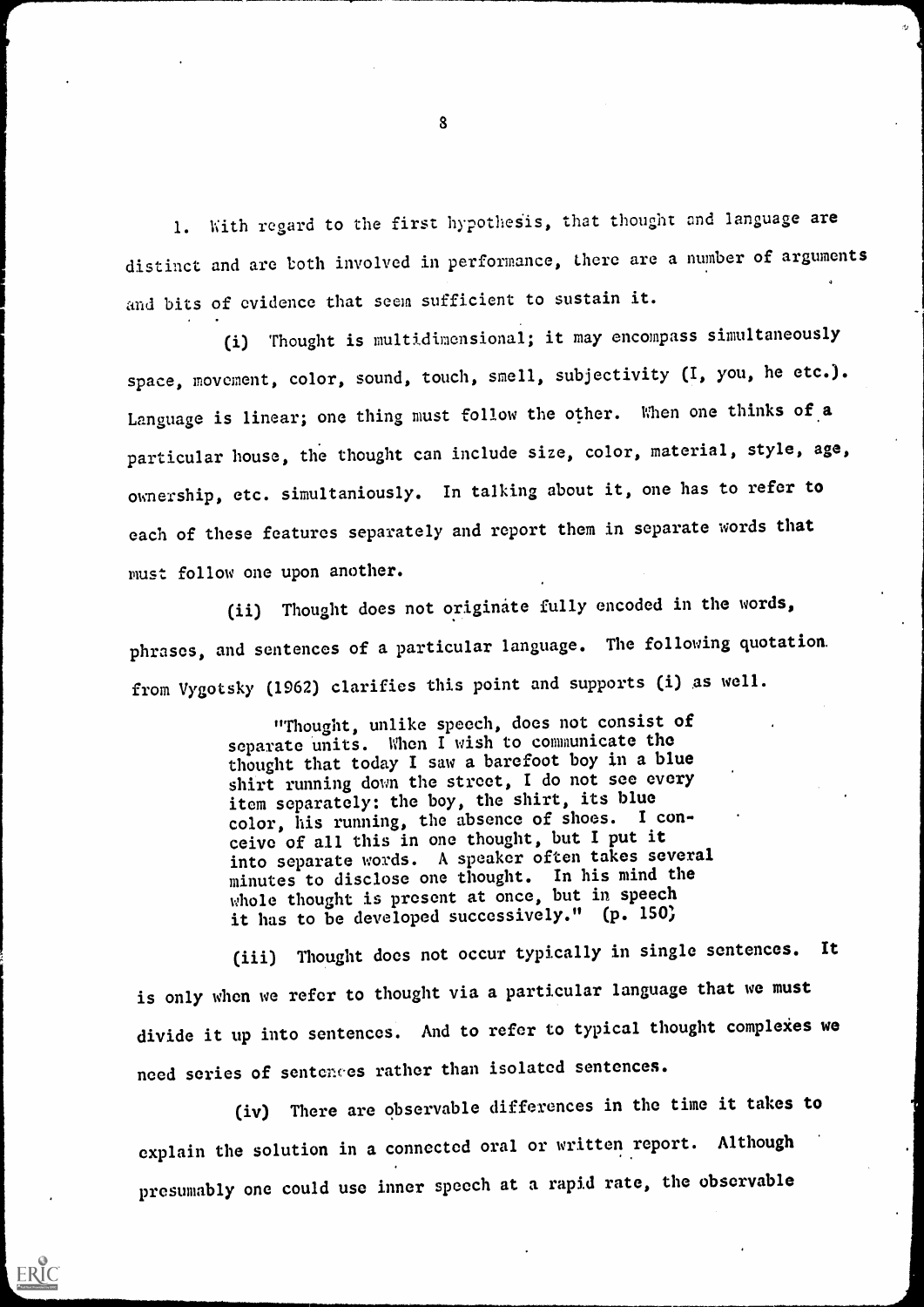differences in time between thinking and verbal report are more dramatic than this explanation can account for, and intuitively one does not have the notion that inner speech is involved. The notion one has is one of insight. I conducted a pilot experiment in which Ss were shown a traffic pattern from a road sign and were asked to nod when they understood it. They were then asked to explain what they had understood. The verbal report took longer than the study time.

(v) There are observable differences between errors of thought, i.e. things or operations that Ss understand incorrectly, and errors of verbal report: those that they understand correctly but report incorrectly. Their correct understanding can be demonstrated by actions, e.g. they can be asked to operate a machine, give the solution to a problem, etc. Yet the verbal report if followed literally leads to an incorrect operation or solution.

(vi) There are several types of thought that develop before language and are therefore possible without language. Bruner, et al., (1967) demonstrated the development of enactive and iconic thought before language and independent of it. Enactive thought permits a child to do something in a different way without being told or shown. Iconic thought permits a child to solve design problems without access to language. The two types of thought are used by adults as well, but the demonstration of their independence of language is clearer in developmental terms.

There are actually many other types of thought that are not bound to verbalization; for example, quantitative thought and musical thought.

ERIC

(vii) Thinking of the deaf. Hans Furth (1966) has demonstrated that deaf Ss can think in ways that are similar to those of hearing subjects.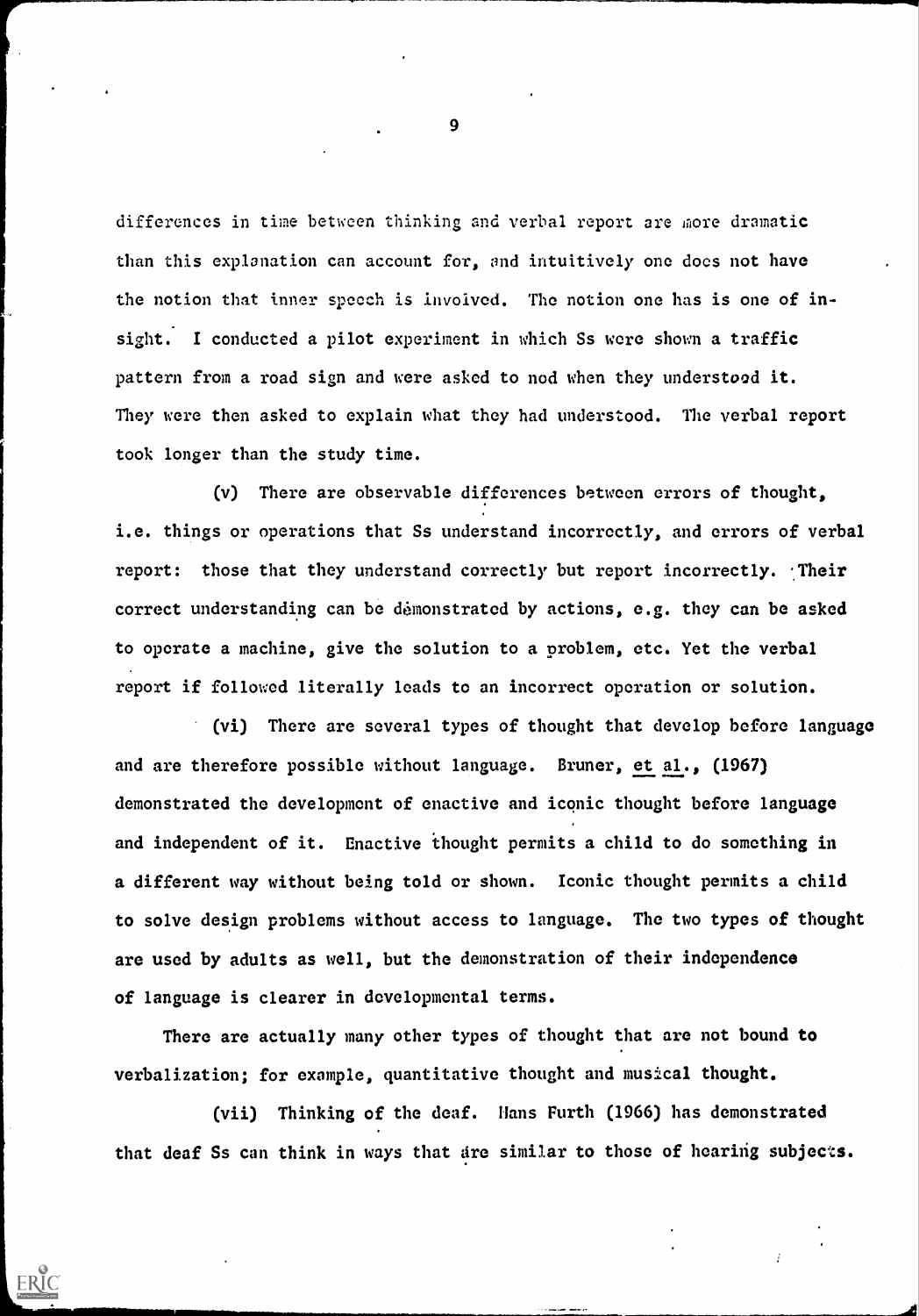"It has been shown that the intelligence of linguistically deprived deaf persons in development and maturity seems not basically different from that of the hearing..." (p. 168)

"At this point in our inquiry, we are actually no longer asking whether it is possible to think logically without enjoying linguistic competence. We know that it is possible with a degree of certitude that we would not dare assert if empirical observation of deaf persons had not provided a natural experiment crucis." (p. 169)

(viii) The developmental argument.

"A prelinguistic phase in the development of thought and a pre-intellectual phase in the development of speech are clearly discernible." (Vygotsky, 1934, 1962, p. 41)

"The pre-intellectual roots of speech in child development have long been known. The child's babbling, crying, even his first words, are quite clearly stages of speech development. that have nothing to do with development of thinking." (Ibid., p. 42)

"But the most important discovery is that at a certain moment at about the age of two the curves of development of thought and speech, till then separate, meet and join to initiate a new form of behavior." (Ibid., p. 43)

"In conclusion:

"1. In their ontogenic development, thought and speech have different roots.

"2. In the speech development of the child, we can with certainty establish a pre-intellectual stage, and in his thought development, a prelinguistic stage.

"3. Up to a certain point in time, the two follow different lines, independently of each other.

"4. At a certain point these lines meet, whereupon thought becomes verbal and speech rational." (Ibid., p. 44)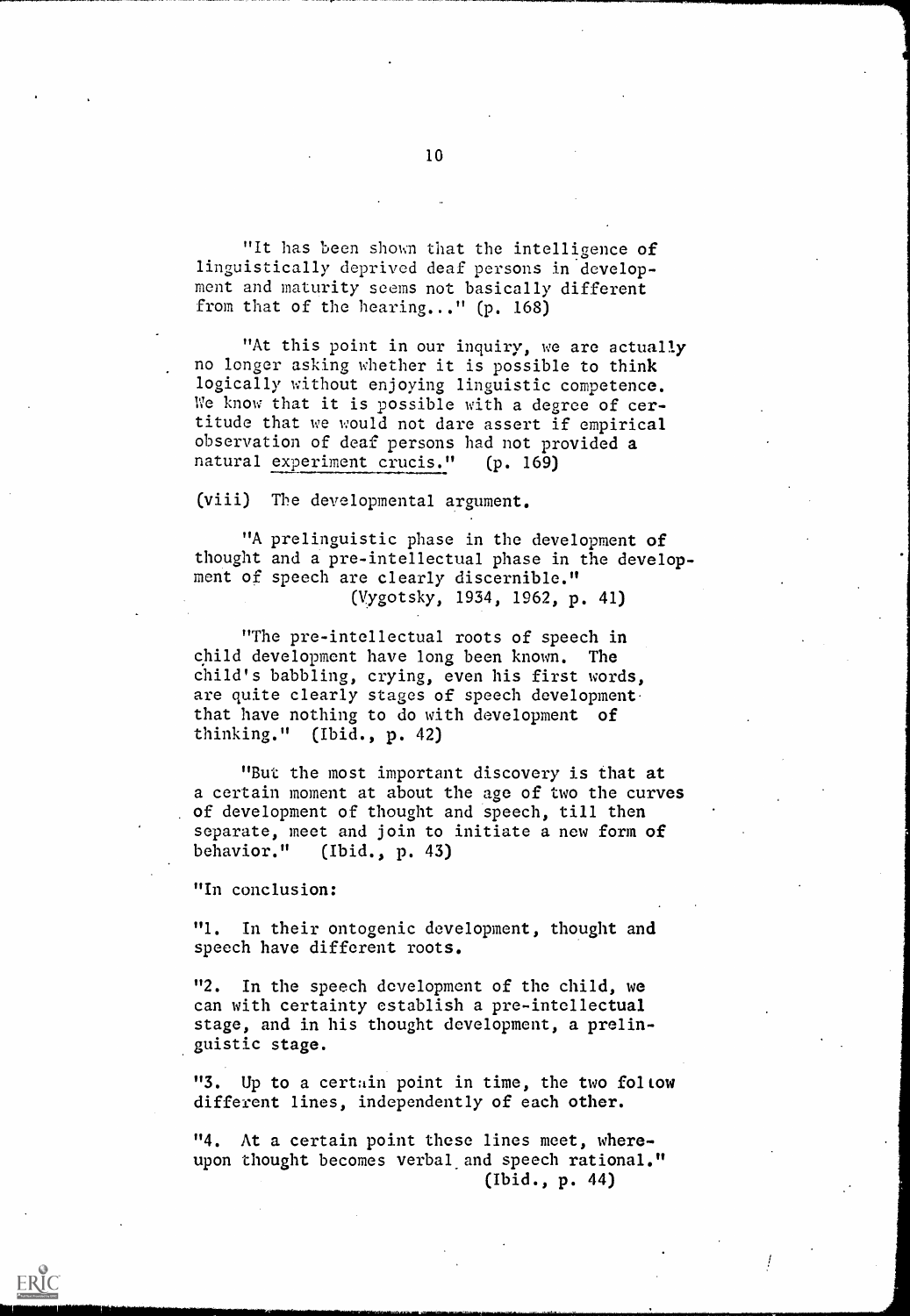Both Vygotsky (1934, 1962) and Piaget, (1926, 1959) agree that language and thinking are brought together at age two to three and that from this age through seven the child uses language both egocentrically and for communication. At about age seven the egocentric use of language becomes more fully socialized or logical according to Piaget, and it becomes inner speech and a tool for thinking according to Vygotsky.

My argument in support of hypothesis (1) is that thinking without language must continue after this age since it would be atypical in biological terms to have this capacity develop to a point and then disappear. My expectation is that thinking without language continues to develop and that language--both form and meaning--becomes a symbolic system to refer to thought. To be sure, language provides experience for thought, but thought has an autonomous trajectory in performance terms.

#### 4. PILOT EXPERIMENTS

Three pilot experiments were conducted using techniques that contrast immediate and recall memory as the experimental device. By inference we are able in part to test the first two hypotheses.

#### EXPERIMENT 1

ERIC

This experiment compared memory of an English text versus memory of the thought to which the text referred.<sup>1</sup> This experiment used a dictation technique by which different groups of subjects heard the same text in increasingly longer units.

A 194-word description of pottery making was read to four groups of subjects. The first group heard it with pauses after every fourth word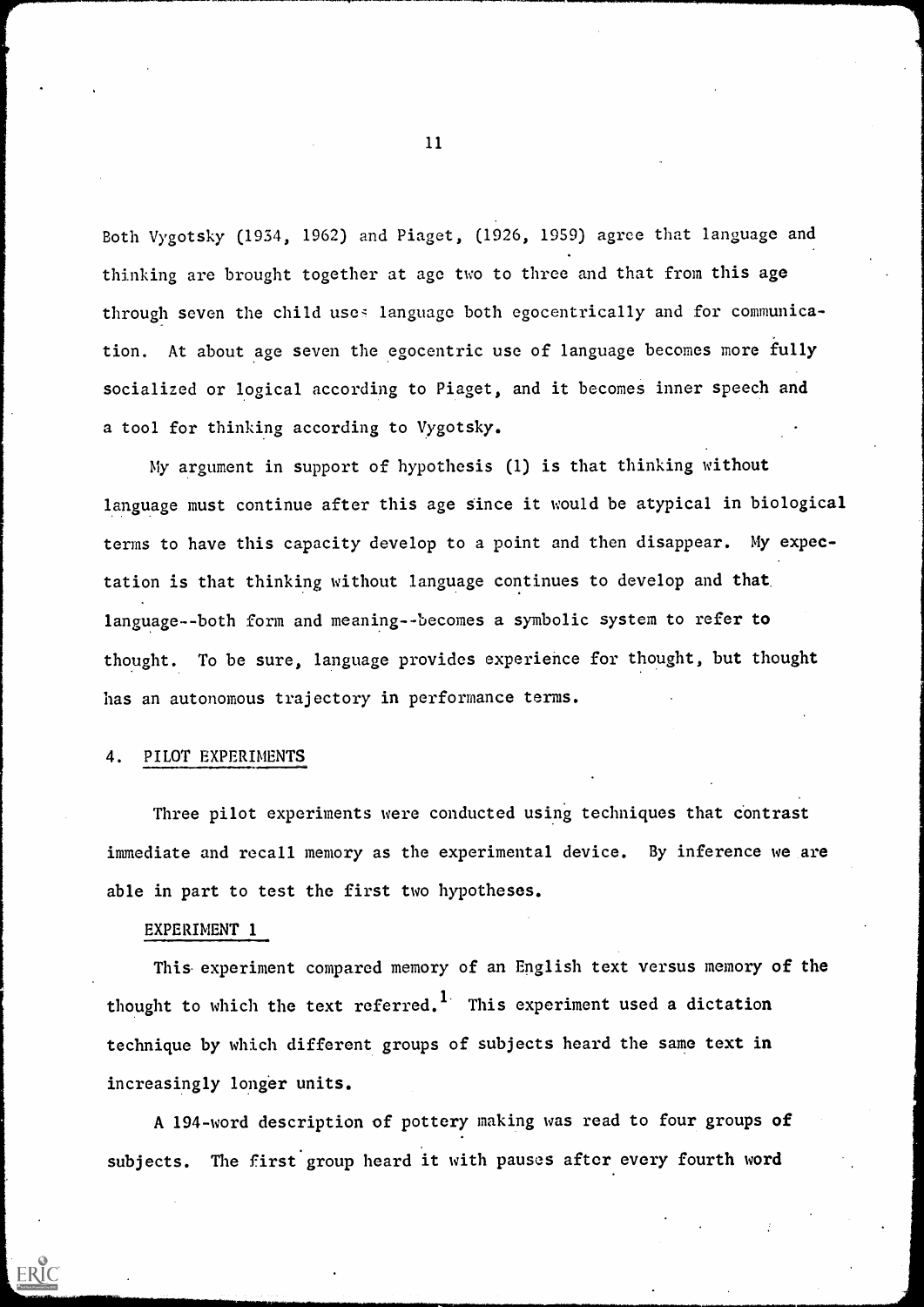and the second group had the pauses after every tenth word. They wrote the words down during the pauses. The third and fourth groups heard the 194-word story without interruptions; group 3 wrote it down immediately upon completion, and the fourth wrote it down a day later. There were six subjects in each of the first three groups and only two in the last.

All the papers were scored for number of words reproduced in context, and the third and fourth group papers were scored also for the twenty ideas that constituted the story. In scoring for words in context, credit was given for each word in any sequence of two or more exactly matching the ... original. Single words were not credited since they would imply giving 100% credit for all the words even if they should be completely scrambled, which is absurd. The ideas on the other hand were credited even if the words were different.

As expected, the four-word group had an average sum of 99% on words in context. The ten-word group was lower, with an average of 83%. The break in reproduction of the text was clear with both the third and fourth groups: they reproduced only 16% and 11% of the text respectively. It is obvious that whatever the subjects could remember, it was not the sequence of words of the description they had heard.

On the other hand, the papers of the third group, which had reproduced only 16% of the words in context reproduced 74% of the-original ideas; and the fourth group, which reproduced 11% of the words a day later, recalled 63% of the ideas.

The subjects, then, remember substantially the thought elements of the story but not the text. It they could not remember the text, they must.have

ERIC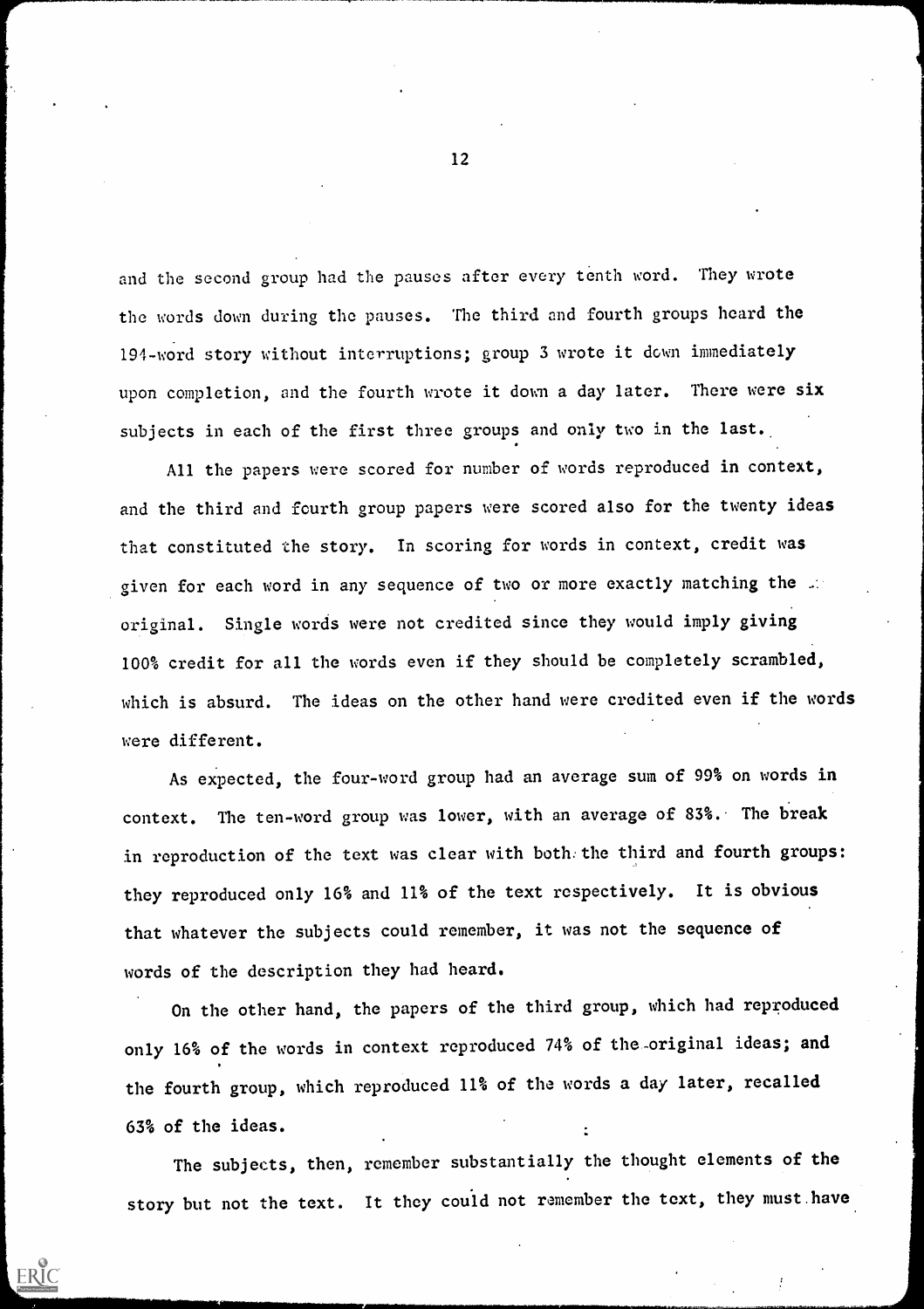remembered in something other than the text. And if they remember in non-linguistic terms, their thinking must have been centrally in those terms as they heard the text, since no other source of information was available.

I must emphasize the fact that the experiments were informally pilot experiments, and the results must be weighed accordingly.

#### EXPERIMENT 2

 $h = -1$ 

 $\sim$  . A second experiment tested the translation interference hypothesis. I used a 198-word English text and asked about half (31) of a class of seniors at the University of Madrid to study it. I took away the text about five minutes later. At the end of the class I asked this group to write the text in Spanish from memory. The other half of the class (27) were given copies of the same text and asked to translate it immediately into Spanish.

All the papers were scored for non-Spanish errors which could have resulted from interference from the English text. My own scores showed less than one error (.67) per paper on the recall group and 2.7 errors per paper on the translation group: a proportion of 3 to 1 confirming the hypothesis. Another scorer <sup>3</sup> went through the papers and recorded 6.8 and 2.8 errors per paper for the translation and recall groups respectively thus also confirming the hypothesis.

#### EXPERIMENT 3

**ERIC** 

This experiment by Jacqueline C. Smith<sup>4</sup> replicated experiment 2. using English and French instead of English and Spanish. The subjects were groups of 8th grade, 9th grade and College students studying French. The number of Ss was 53. The proportions of errors were 2.5 to 1 on the average,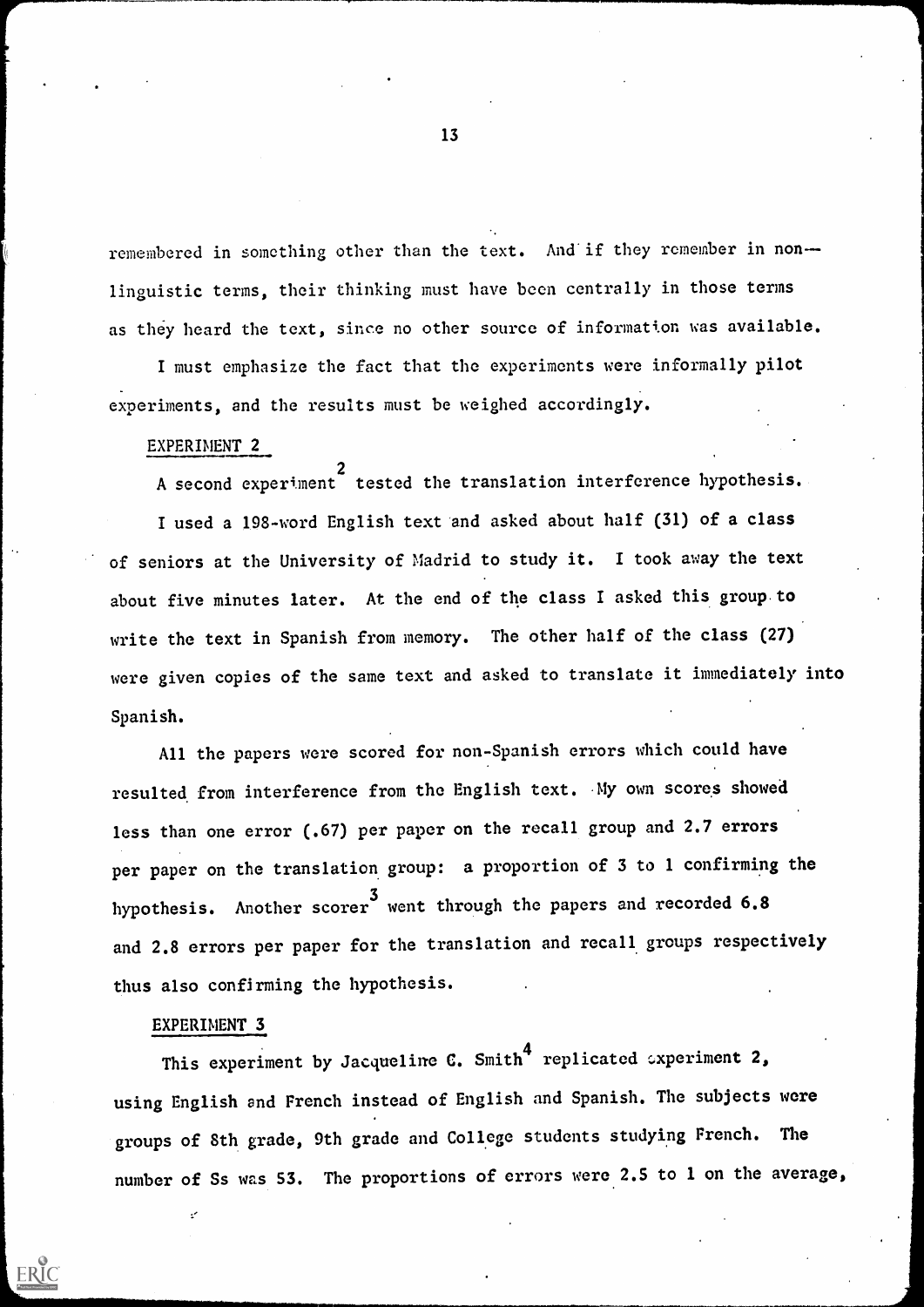confirming the greater interference of the translation groups. She also observed additional negative effects not shown by the statistics. For example, the translation papers presented "a somewhat awkvard, unnatural or stilted style." Sentences were sometimes "unusually long and complicated, indicating the influence of the French text." The influence showed in the choice of words and in spelling confusions such as\*appartment, \*apartement, \*adress, \*officier, etc. The renarrations had a more natural and fluent style.

## PROPOSED EXPERIMENT

ERIC

Even if the findings of these pilot experiments are confirmed by con-.. trolled experiments we will not know if "thought" exercises will help in language learning; in other words, hypothesis 5 will have to be tested directly. For this purpose an experiment can be conducted comparing two equivalent groups of Ss, a thought group and a control group, on learning some specific grammatical or pronunciation problem. Both groups will receive equal instruction on the problem with examples, conscious practice, and pattern practice. At this point, the thought group will then advance to thought exercises and the control group will continue with pattern practice. Admittedly, measuring differences in learning will be difficult. Both groups will have to be measured on use of the problem when faced with a new situation in which they will concentrate on communication. A questionaire  $\cdot$ to check their motivation under both conditions, plus observation of the class performance, and debriefing reports should throw li<sub>c</sub>ht on the effect of thought exercises on motivation also.

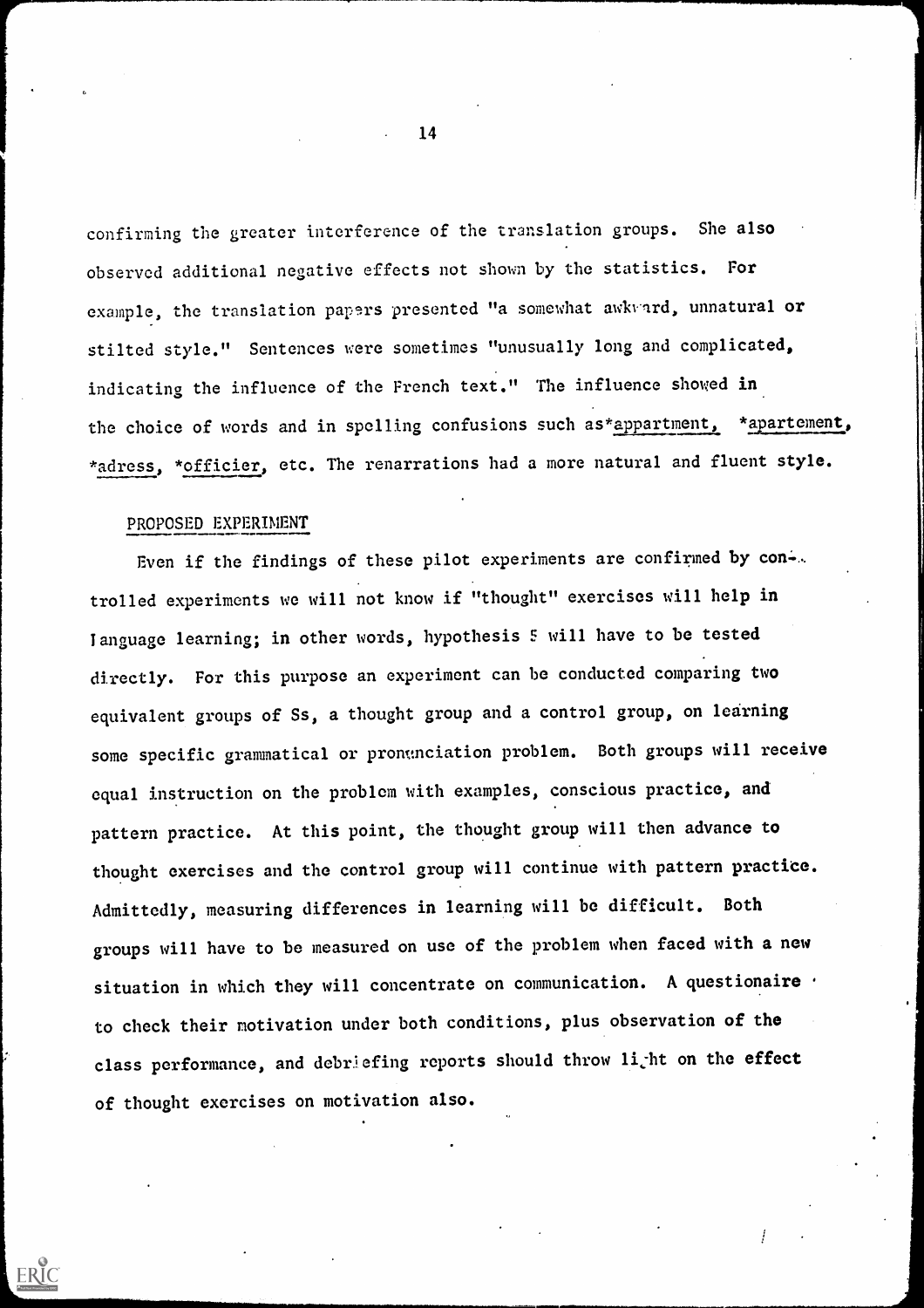## 5. IMPLICATIONS

## Thought Exercises

If the above hypotheses are confirmed there would be justification for adding a new generation of thought exercises to language teaching materials. A variety of such exercises can be readily created. A picture example of a particular type is as follows.

> Picture of a girl holding a flower in ger hand trying to put it in a vase which is too high to reach. In the room are a table, a chair, a box and a trunk. On the table are a pitcher and a glass. The thought problem: How can she put the flower in the vase? The linguistic problem: in, on, off. The thought problem admits a variety of solutions. The linguistic problem involves the use of put and get and other problems as well. This thought exercise comes on top of more controlled exercises.

### Speed Reading

ERIC

The phenomenon of meaningful reading at speeds in the thousands of words per minute which would seem to defy the perceptive speed of human sight, could be explained in terms of the thought view as thinking stimulated by partial bits of information from the page. If thinking had to be constructed in terms of well formed sentences, such speed would not seem possible. There are other implications of interest, but it would be dangerous to speculate any further without experimentation.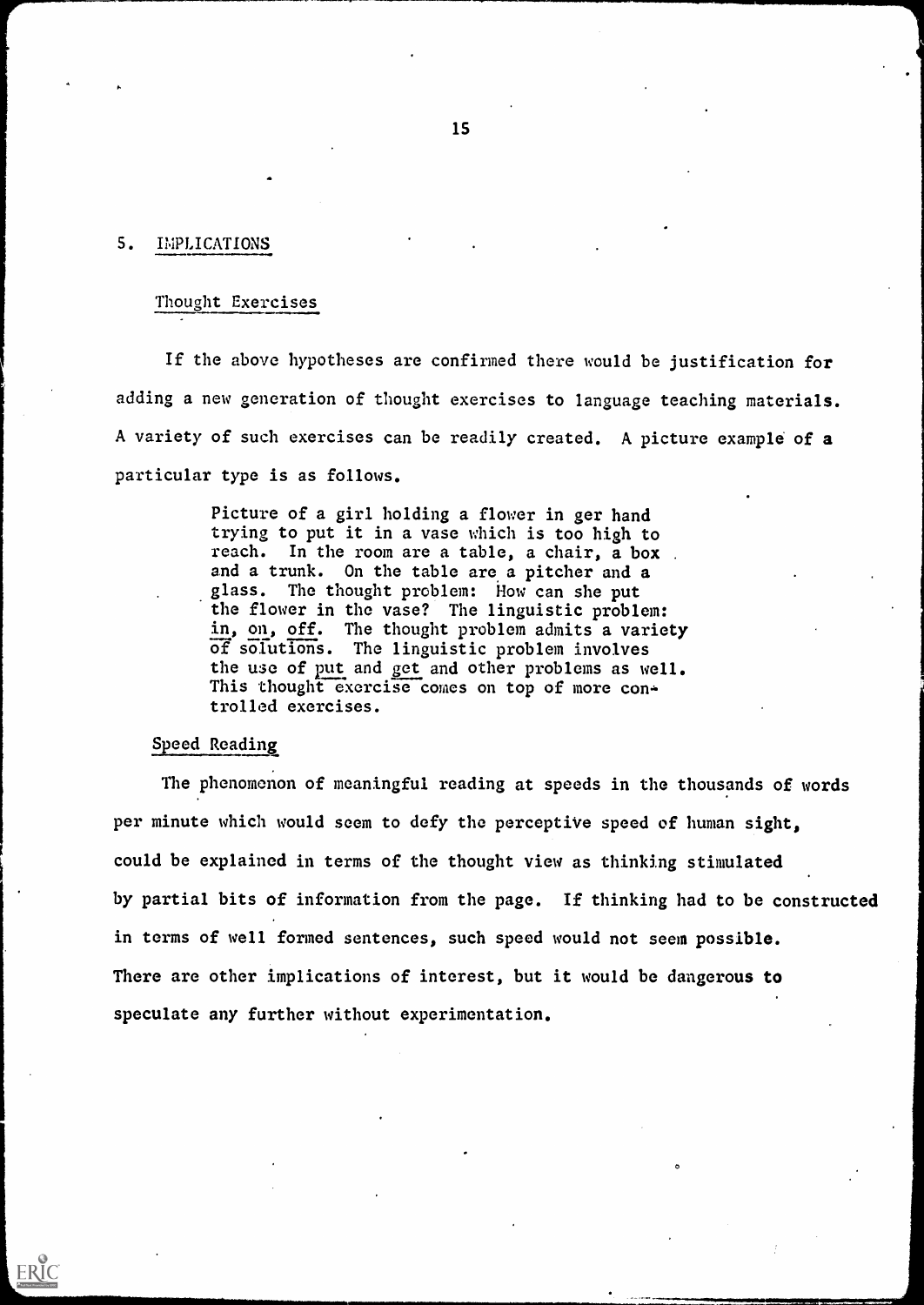#### REFERENCES

**ERIC** 

BELYAYEV, B. V. Translated by R. F. Ilingley (1963) The Psychology of Teaching Foreign Languages. Pergamon Press Oxford, Pussian original appeared 1959.

- BLOOMFIELD, Leonard (1933) Language. Holt, Rinehart and Winston New York.
- BRAINE, M. D. S. (1963) "The Ontogeny of English Phrase Structure: The First Phase." Language, Vol. 39, 1-13.

BROWN, R., and Bellugi, U. (1964) "Three Processes in the Child's Acquisition of Syntax." In New Directions in the Study of Language. E.H. Lenneberg, editor, M.I.T. Press Cambridge, Mass.

BROWN, Roger (1958) Words and Things. The Free Press. Glencoe, Illinois.

BRUNER, J. S., J.J. Goodnow, and G.A. Austin (1956) A Study of Thinking. John Wiley & Sons, New York.

, R.S. Olver and P.M. Greenfield, et al (1967) Studies in Cognitive Growth. John Wiley & Sons, Now York.

CARROLL, John B., editor (1956) Language, Thought and Reality, Selected Writings of Benjamen Lee Whorf. M.I.T. Press, Cambridge, Mass.

, (1964) Language and Thought. Prentice-Hall, Inc. Englewood Cliffs,  $\qquad$ New Jersey.

CIIOMSKY, Noam (1957) Syntactic Structures. Mouton & Co. The Hague, Netherlands.

(1965) Aspects of the Theory of Syntax, M.I.T. Press, Cambridge, Mass.

, (1968) Language and Mind. Harcourt, Brace & World, Inc., New York

DEESE, James (1965) The Structure of Associations in Language and Thought.. Baltimore, The Johns Hopkins Press.

FURTH, Hans G. (1966) Thinking Without Language: Psychological Implications of Deafness. The Free Press, New York.

- LADO, R. (1957) Linguistics Across Cultures. University of Michigan Press, Ann Arbor, Michigan.
- LENNEBERG, Eric H. (1967) Biological Foundations of Language. John Wiley & Sons, Inc., New York.